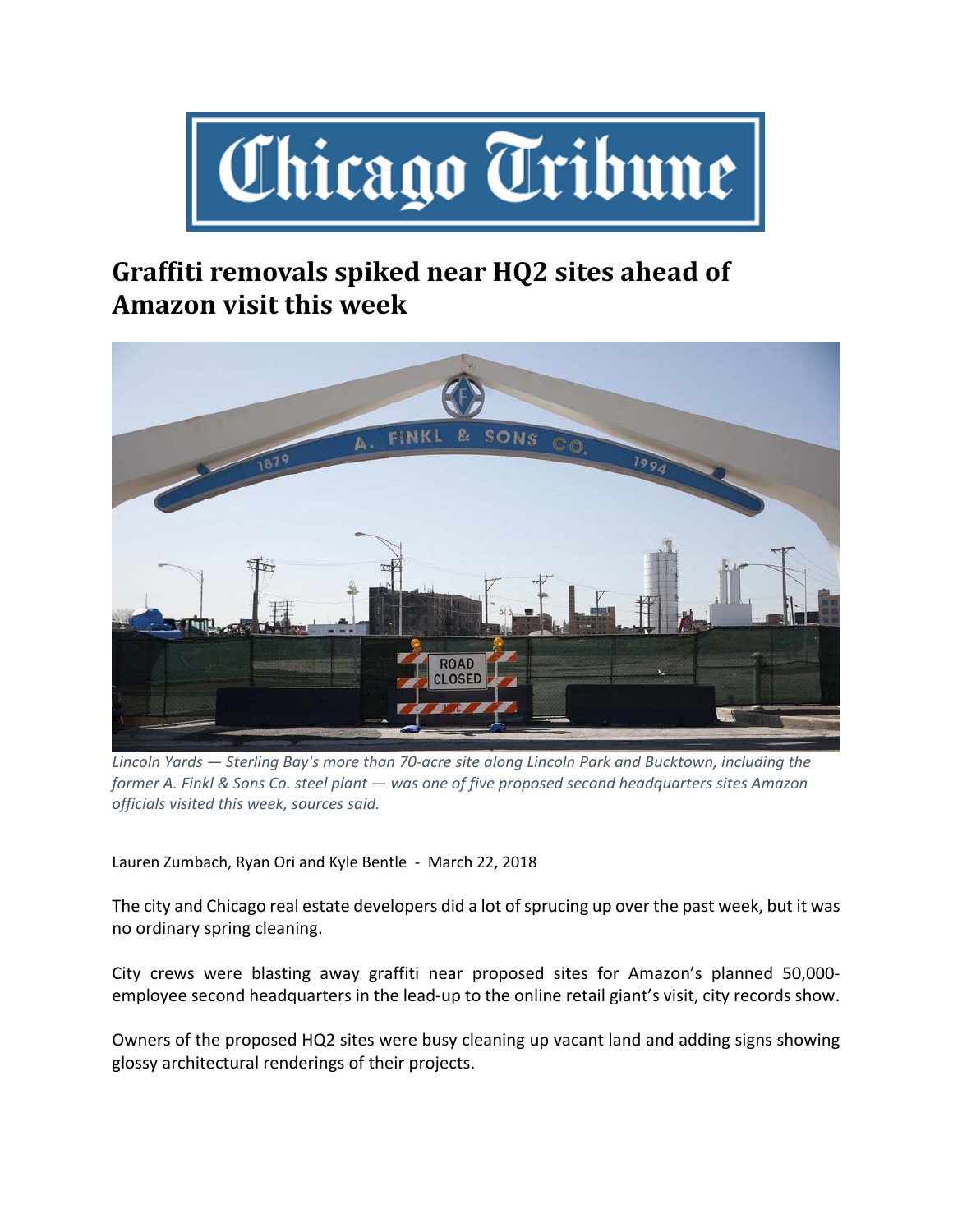Amazon's site selection team scouted five of the 10 proposed Chicago-area development sites while in the city this week, sources said.

Those sites were:

• The Burnham Lakefront, Farpoint Development and Draper and Kramer's planned redevelopment of the former Michael Reese Hospital site and other land just south of Interstate 55 and McCormick Place.

• The 78, Related Midwest's 62-acre site along the Chicago River between the South Loop and Chinatown.

• Lincoln Yards, Sterling Bay's more than 70‐acre site on the river along Lincoln Park and Bucktown.

• The River District, 37 riverfront acres owned by Tribune Media between Chicago and Grand avenues.

• Land belonging to multiple owners in the Fulton Market district on the Near West Side.

The city dramatically stepped up graffiti cleanup near some of the sites being pitched to Amazon in the week leading up to the company's visit, according to a log of graffiti removal requests available through the city's Data Portal.

In the month leading up to Amazon's visit, the city completed 233 requests for graffiti removal in the Fulton Market area. All but eight were handled during the seven‐day period ending Wednesday, according to city data. During the same month last year, the city handled only 14 graffiti removal requests in that area.

The areas around the Lincoln Yards and River District sites got extra attention too. There were 223 graffiti removal jobs completed near Lincoln Yards in the week ending Wednesday, compared with just two during the same week last year. There were 50 completed near the River District, compared with five a year ago.

The city uses 13 "blast" trucks, which spray baking soda under high water pressure to remove graffiti from brick, stone and other mineral services, and 14 paint trucks to cover graffiti on other surfaces, according to a city website. Most requests are addressed in five days or less, according to the city.

The Department of Streets and Sanitation's Graffiti Blasters crews have been more active citywide recently. Compared with last year, there was a roughly 25 percent increase in graffiti removals across Chicago during the month ending March 21. But that is a tiny increase in comparison with the tenfold spike in the areas around the five sites shown to Amazon.